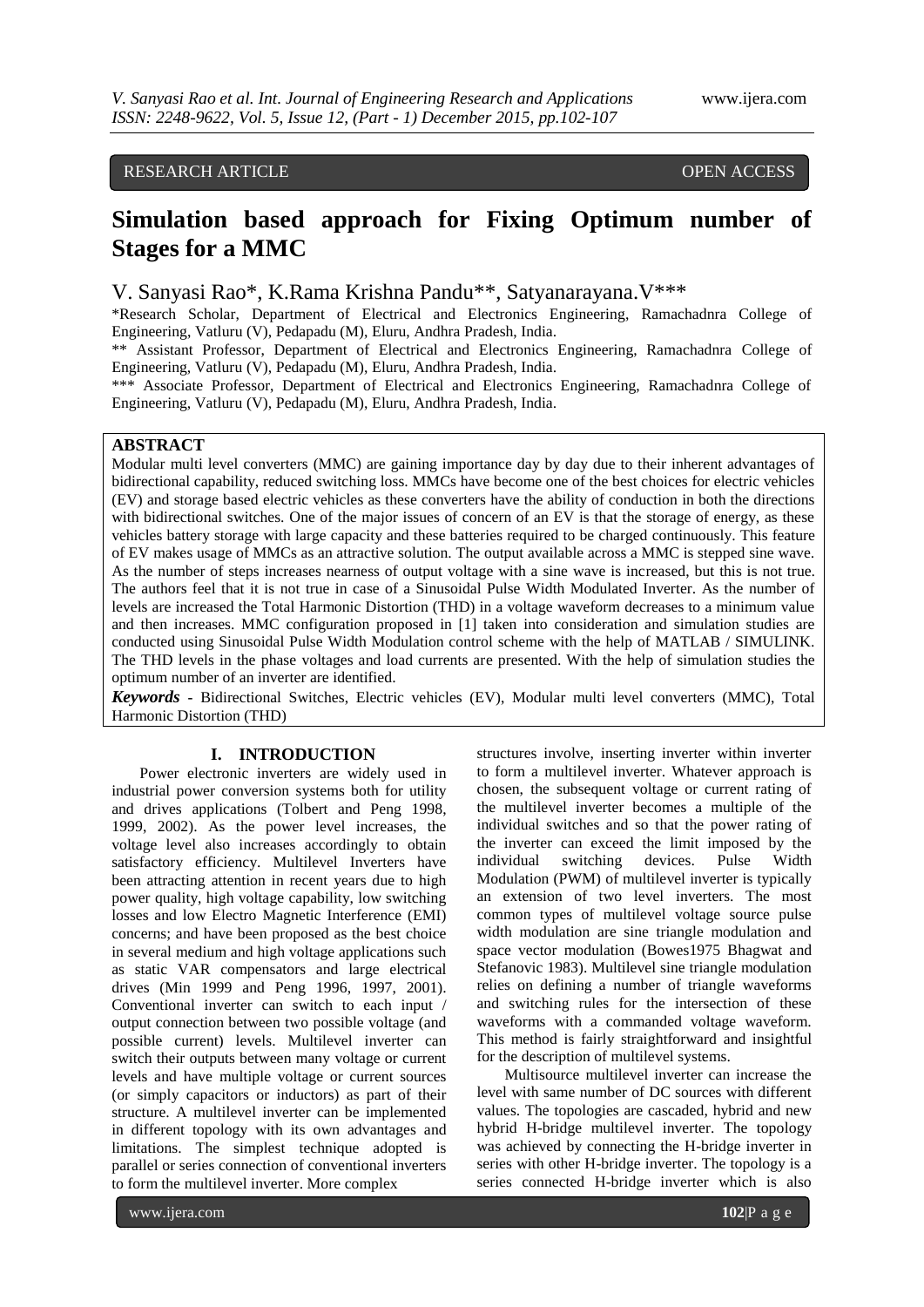known as a cascaded H-bridge inverter. It was developed by Baker and Bannister in 1975.

The interest in the multilevel inverter except three level inverters faded during the 1980s, but in the 1990s this technology began to draw more attention again. For example Marchesoni et al (1990) proposed a cascaded multilevel inverter which could be used in nuclear fusion experiments. Moreover, Marchesoni and his research group made a significant contribution to the multilevel inverter research, especially in control and modulation, in the early 1990s; (Marchesoni 1998, Marchesoni and Tenca 2002, Marchesoni et al 1990, Carrara et al 1990, Fracchia et al 1992).

During 1990 to 2000s, several other variations of multilevel inverter topologies have been proposed. Several alternative ways to implement a cascaded inverter were introduced by Stemmler and Guggenbach (1993), Kawabata et al (1996), Corzine et al (1999), Barcenas et al (2002), Soto et al (2003). One of the proposed cascaded inverter topologies includes a machine with open end windings and a two level inverter, which is connected to one end of the windings and the H-bridge to the other side (Kang et al 2000). Another interesting topology that has attracted increasing attention is the modular multilevel inverter (Lesnicar and Marquardt (2003), Glinka and Marquardt (2003, 2005), Hagiwara and Akagi (2008), Rohner et al (2009), Antonopoulos et al (2009)).

In this Paper a MMC configuration is taken for analysis. The MMC configurations that produce 3,5,7,9,11,13,15,17,19,21,23,25,37 are modeled and simulated using MATLAB / SIMULINK. Phase disposition carrier based sinusoidal pulse width modulation is applied for control of switches of the converter. In section II describes control of MMC Converter. In sections III modeling aspects of MMC for production of 23 levels in output is presented. Carrier signals that are produced for control of 25 level MMC, Comparison of Total harmonic distortion of MMCs producing different levels in their output voltages are presented in Section IV, Results and conclusion are given in section V.

#### **II. CONTROL OF MMC CONVERTER**

One of the most commonly used voltage balance configurations for energy transfer is shown in Figure 2.1. An inductor is connected between the cells of a Half – Bridge arm. These circuits require  $2n - 2$ switching devices and n-1 inductances for a n cell configuration. An additional inverter circuit is also required for driving the motor and requires a charger circuit for battery charging purpose.



**Figure 2.1:** Traditional Power Storage with voltage equalization circuit and inverter.

The output terminals of inverter are connected to the load terminals as well as charger circuit. When the battery cells are connected to the charger terminals, the load is bypassed and vice – versa.

Hybrid cascaded MMC proposed in [1] is taken for analysis. The circuit is divided into two parts one part contains cascaded half – bridges with battery cells and a H-Bridge converter. The output voltage of cascaded half bridges is a stair cased half sinusoidal wave with frequency equal to 2\*f, Where f is the output voltage frequency. H – Bridge connected here is used for polarity reversal of the voltages produced by the cascaded half – bridges. The advantage of this configuration is that each cascaded half – bridge cell has the ability of involving the battery cell into the voltage producing and by passed mode. This gives flexibility in changing the number of cell to be connected in voltage production mode. As a result a variable voltage will get resulted across the output terminals of the load. The switches used in H- Bridge are operated at higher frequency than those used in cascaded half – bridges, and equal to f. At the output terminals of H-Bridge 2\*n-1 levels of ac voltage is available. Where n is the number of cascaded half bridges in each phase. As the number of cascaded cells increased, increased numbers of output levels are available across the terminals of  $H -$ Bridge inverter. This makes the output voltage closer to an

ideal sine wave and results reduced content of *dt dv*

harmonics.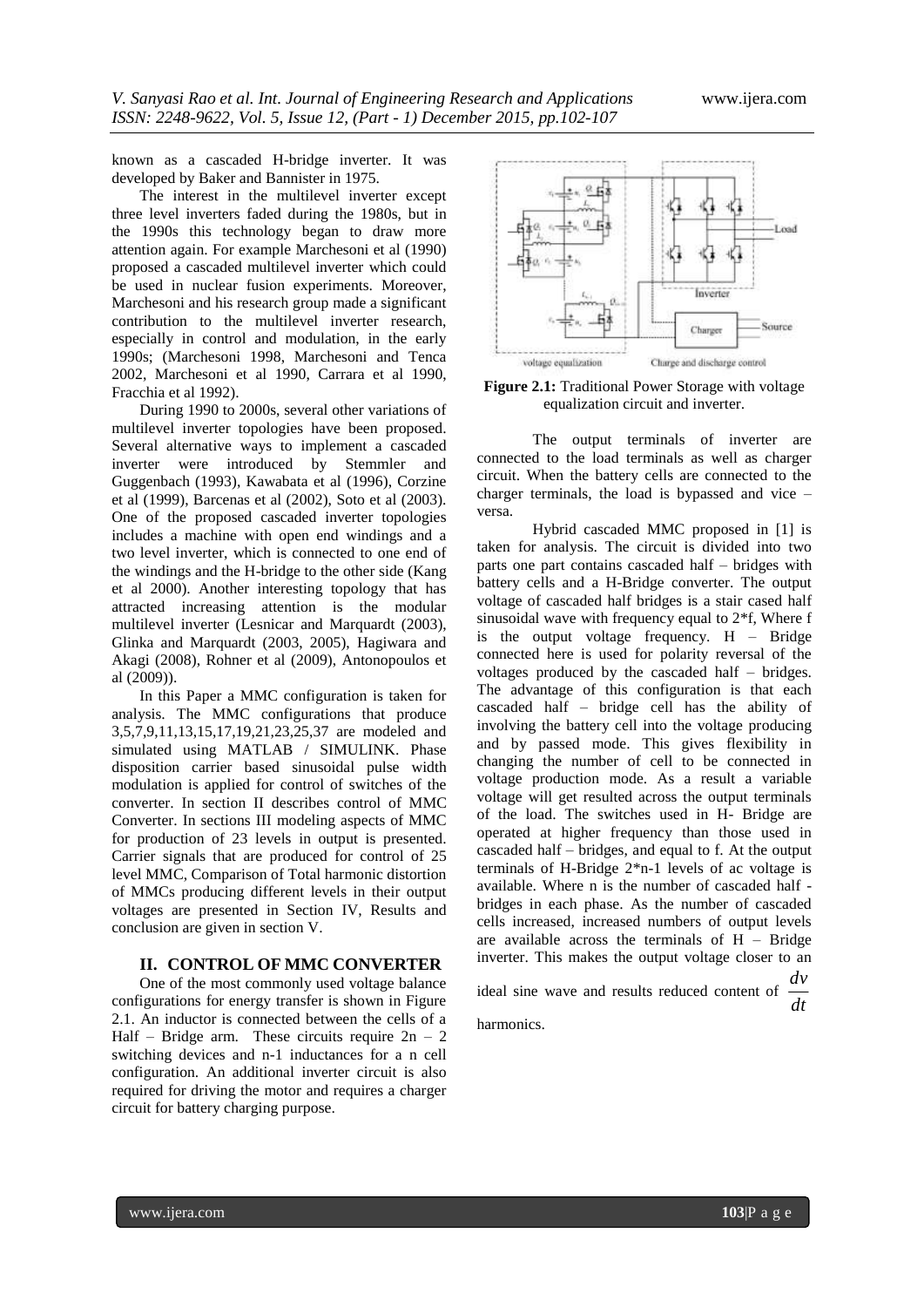

**Figure 2.2:** Hybrid Multi level inverter proposed in [1].

For a cascaded half – bridge converter the switching state is defined as follows

 $\mathbf{I}$ ⇃  $\left\lceil$  $=$ *UpperSwitch is OFF UpperSwitch is ON*  $S_x = \begin{cases} 0 \\ 0 \end{cases}$ 1

The Upper and Lower switches are operated in a complementary manner.

## **III. MODELING OF 23 LEVEL HYBRID CONVERTER**

Cascaded Half – Bridge based Modular Multi level converter is shown in figure 3.1. 11 Levels in output voltage are available across its output terminals. As a result 23 Levels are available across the H-Bridge inverter. Simulation model of 3-Phase 23 level hybrid converter is presented in Figure 3.2. Carrier signals for control of the switches S11, S21,……… S111 are given in Figure 3.3. Switching pattern for obtaining 12 levels across half – bridge based converter are presented in Table 3.1.



**Figure 3.1:** Cascaded half – Bridge based MMC for production of 11 Levels at its output terminals.



**Figure 3.2:** Simulation model of 3 – Phase 23 Level Cascaded Hybrid Inverter.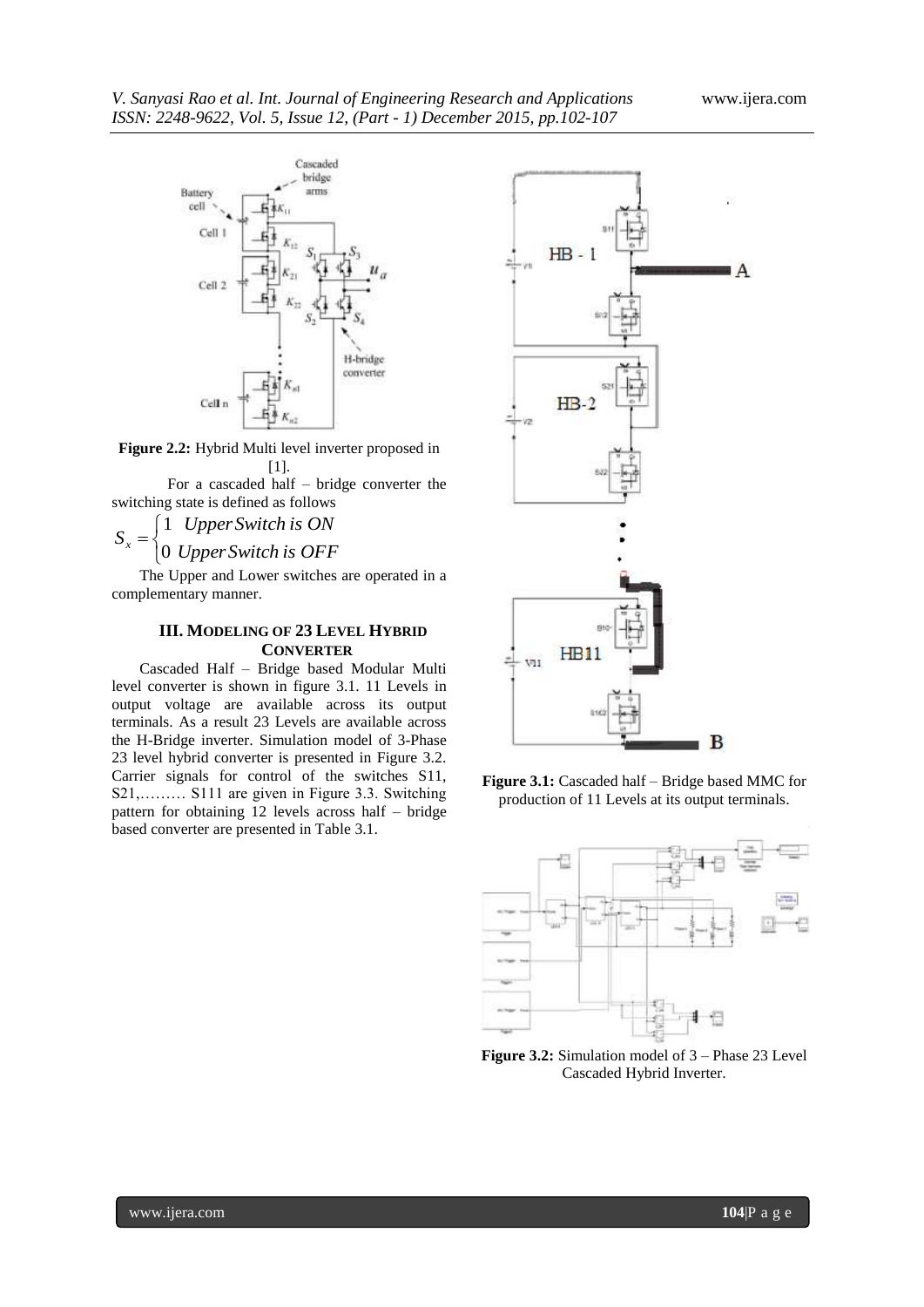

**Figure 3.3:** Modulating and carrier Signals used for Generation of Switching pulses for Switches used in Cascaded Half – Bridge Converter.

| S.             | <b>S11</b> | S21            | <b>S31</b> |   |   | <b>S101</b> | <b>S111</b> | Out            |
|----------------|------------|----------------|------------|---|---|-------------|-------------|----------------|
|                | 0          | 0              | 0          | ٠ |   | 0           |             | V <sub>1</sub> |
| $\overline{2}$ | 0          | 0              | $\theta$   | ٠ | ٠ |             |             | 2V1            |
| 3              | 0          | 0              | 0          |   |   |             |             | 3V1            |
| 4              | 0          | 0              | 0          | ٠ | ٠ |             |             | 4V1            |
| 5              | 0          | $\overline{0}$ | $\theta$   | ٠ | ٠ |             |             | 5V1            |
| 6              | 0          | 0              | 0          | ٠ | ٠ |             |             | 6V1            |
| 7              | 0          | 0              | 0          | ٠ | ٠ |             |             |                |
| 8              | 0          | 0              | 0          | ٠ | ٠ |             |             | 8V1            |
| 9              | 0          | 0              |            | ٠ | ٠ |             |             | 9V1            |
| 10             | 0          |                |            | ٠ | ٠ |             |             | 10V1           |
| 1              |            |                |            | ٠ |   |             |             | 11V1           |

**Table 3.1:** Magnitude of output voltage with respect to Switching states of switches

#### **IV. SIMULATION RESULTS**

Simulation studies are conducted for the model derived to obtain different voltage levels of a cascaded half – Bridge based MMC Inverter. Total harmonic distortions in load voltage are evaluated and are tabulated in table 4.1 for the converter when supplying RL load with  $10\Omega$  and  $110m$ H inductance. Battery cells are considered as ideal voltage sources and are modeled as constant DC voltage sources. Amplitude of Battery voltage is taken as 12V. The Switches of H-Bridge inverter is controlled with pulses of 50Hz frequency with duty ratio equal to 0.5. The voltage across the load with load current for Phase A of a 3 – Phase Hybrid Converter is presented in Figure 4.1. Input applied to H-Bridge inverter is given in Figure 4.2. Load Current and Load Voltages of Phase A are presented in Figure 4.3. A carrier frequency of 25000Hz is taken for generation of switching pattern for the switches used in half – bridges and MOSFETs are used for achieving the switching purposes.



Hybrid MMC.



Total Harmonic distortion Analysis is done for the different output levels produced by the converter are presented in table 4.1.

| are presenteu in table 4.1. |            |         |       |         |  |  |  |  |
|-----------------------------|------------|---------|-------|---------|--|--|--|--|
|                             | Peak       | Levels  |       |         |  |  |  |  |
| S. No                       | Amplitude  | in      | % THD | Change  |  |  |  |  |
|                             | of Voltage | Output  |       | in THD  |  |  |  |  |
|                             | in Volts   | Voltage |       |         |  |  |  |  |
| 1                           | 10.37      | 3       | 21.00 |         |  |  |  |  |
| 2                           | 22.54      | 5       | 9.94  | 11.06   |  |  |  |  |
| 3                           | 34.31      | 7       | 6.38  | 3.56    |  |  |  |  |
| 4                           | 45.78      | 9       | 4.75  | 1.63    |  |  |  |  |
| 5                           | 57.06      | 11      | 3.55  | 1.20    |  |  |  |  |
| 6                           | 68.16      | 13      | 2.82  | 0.73    |  |  |  |  |
| 7                           | 79.13      | 15      | 3.06  | $-0.24$ |  |  |  |  |
| 8                           | 89.83      | 17      | 2.23  | 0.83    |  |  |  |  |
| 9                           | 100.4      | 19      | 2.16  | 0.07    |  |  |  |  |
| 10                          | 110.8      | 21      | 2.13  | 0.03    |  |  |  |  |
| 11                          | 121.1      | 23      | 2.21  | $-0.08$ |  |  |  |  |

**Table 4.1:** Evaluation of THD's from Simulation Studies.

www.ijera.com **105**|P a g e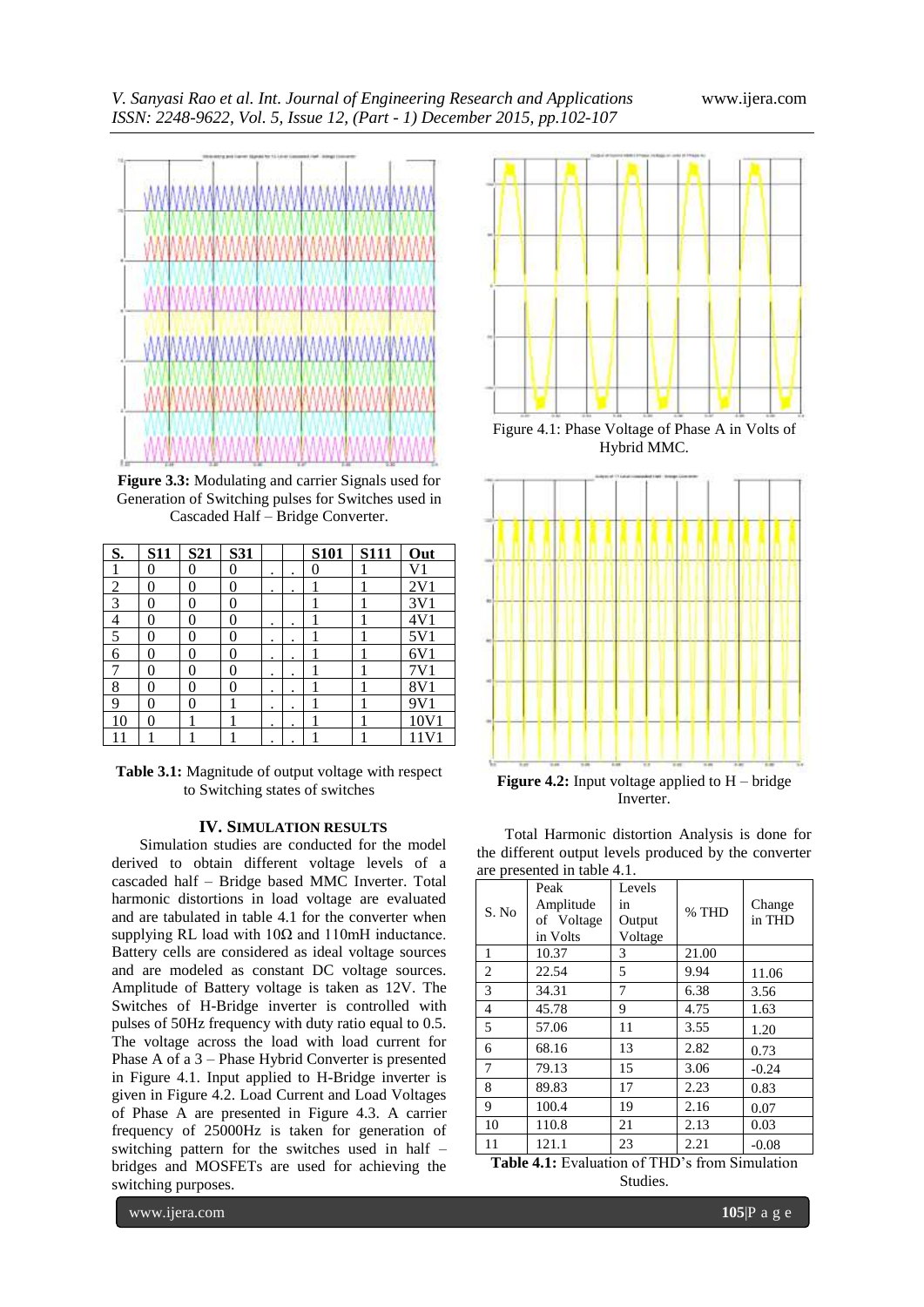

**Figure 4.3:** Phase Voltage and Currents of Load connected on Phase A of a 3 Phase

### **V. CONCLUSION**

From the simulation studies conducted on Hybrid MMC it has been found that the levels in output voltage increases and the high power switches are switched at low frequency as a result the switching loss decreases. The MMC converter has the ability of producing the required number of levels in the output voltage; this makes it suitable for variable voltage applications. The Converter offers a reasonably good THD in the load voltages as results the cost of filters will get reduced. As the number of levels increases beyond 19 there in no considerable change in THD values measured for different levels. So it is better to restrict the number of levels to a vale between 17 or 23 for which the THD value is lies between 2.13 and 2.16. Depending upon the load power requirements the numbers of levels required in output are opted. For example for low power applications 17 levels in output may chosen for high power applications 23 levels may be opted.

# **REFERENCES**

[1]. Zedong Zheng, Kui Wang, Lie Xu, Yongdong Li, "A Hybrid Cascaded Multilevel Converter for Battery Energy Management Applied in Electric Vehicles", *IEEE TRANSACTIONS ON POWER ELECTRONICS*, vol. 29, no. 7, pp. 3537 – 3546, july 2014

- [2]. S. M. Lukic, J. Cao, R. C. Bansal, F. Rodriguez, and A. Emadi, "Energy storage systems for automotive applications," *IEEE Trans. Ind. Electron.*, vol. 55, no. 6, pp. 2258–2267, Jul. 2008.
- [3]. H. M. Zhang and S. P. Ding, "Application of synergic electric power sup- ply in HEV," in *Proc. 8th World Congr. Intelligent Control Autom.*, 2010, pp. 4097–4100.
- [4]. A. Emadi, Y. J. Lee, and K. Rajashekara, "Power electronics and motor drives in electric, hybrid electric, and plug-in hybrid electric vehicles," *IEEE Trans. Ind. Electron.*, vol. 55, no. 6, pp. 2237–2245, Jun. 2008.
- [5]. K. Jonghoon, S. Jongwon, C. Changyoon, and B. H. Cho, "Stable config- uration of a Li-Ion series battery pack based on a screening process for improved voltage/SOC balancing," *IEEE Trans. Power Electron.*, vol. 27, no. 1, pp. 411–424, Jan. 2012.
- [6]. L. Yuang-Shung, T. Cheng-En, K. Yi-Pin, and C. Ming-Wang, "Charge equalization using quasi-resonant converters in battery string for medical power operated vehicle application," in *Proc. Int. Power Electron. Conf.*, 2010, pp. 2722–2728.
- [7]. Y. C. Hsieh, C. S. Moo, and W. Y. Ou-Yang, "A bi-directional charge equalization circuit for series-connected batteries," in *Proc. IEEE Power Electron. Drives Syst.*, 2005, pp. 1578–1583.
- [8]. S. Yarlagadda, T. T. Hartley, and I. Husain, "A battery management system using an active charge equalization technique based on a DC/DC converter topology," in *Proc. Energy Convers. Congr. Expo.*, 2011, pp. 1188–1195.
- [9]. K. Chol-Ho, K. Young-Do, and M. Gun-Woo, "Individual cell voltage equalizer using selective two current paths for series connected Li-ion battery strings," in *Proc. Energy Convers. Congr. Expo.*, 2009, pp. 1812– 1817.
- [10]. H. Shen, W. Zhu, and W. Chen, "Charge equalization using multiple winding magnetic model for lithium-ion battery string," in *Proc. Asia- Pacific Power Energy Eng. Conf.*, 2010, pp. 1–4.
- [11]. P. Sang-Hyun, P. Ki-Bum, K. Hyoung-Suk, M. Gun-Woo, and Y. Myung- Joong, "Singlemagnetic cell-to-cell charge equalization converter with reduced number of transformer windings," *IEEE Trans. Power Electron.*, vol. 27, no. 6, pp. 2900–2911, Jun. 2012.